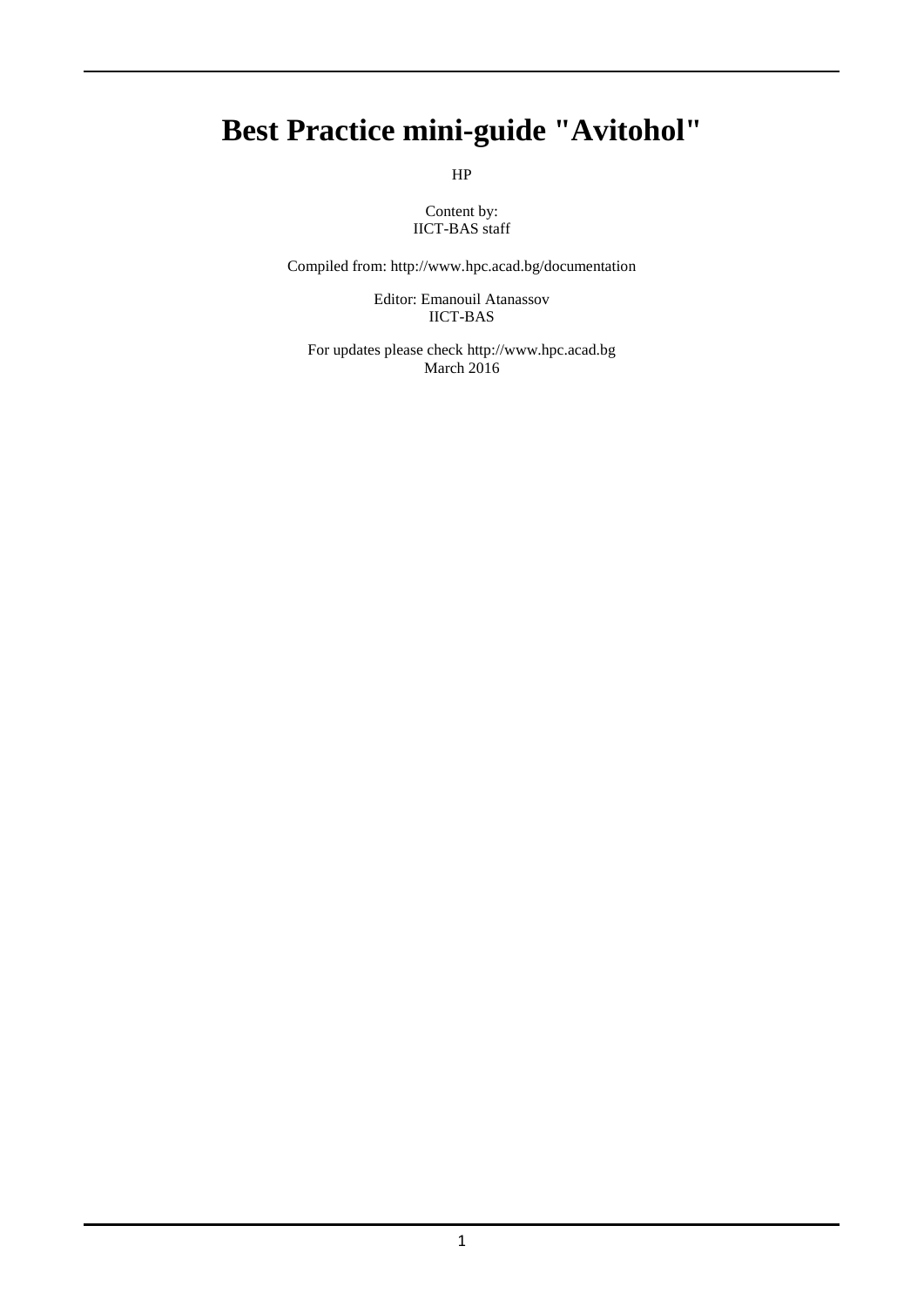## **Table of Contents**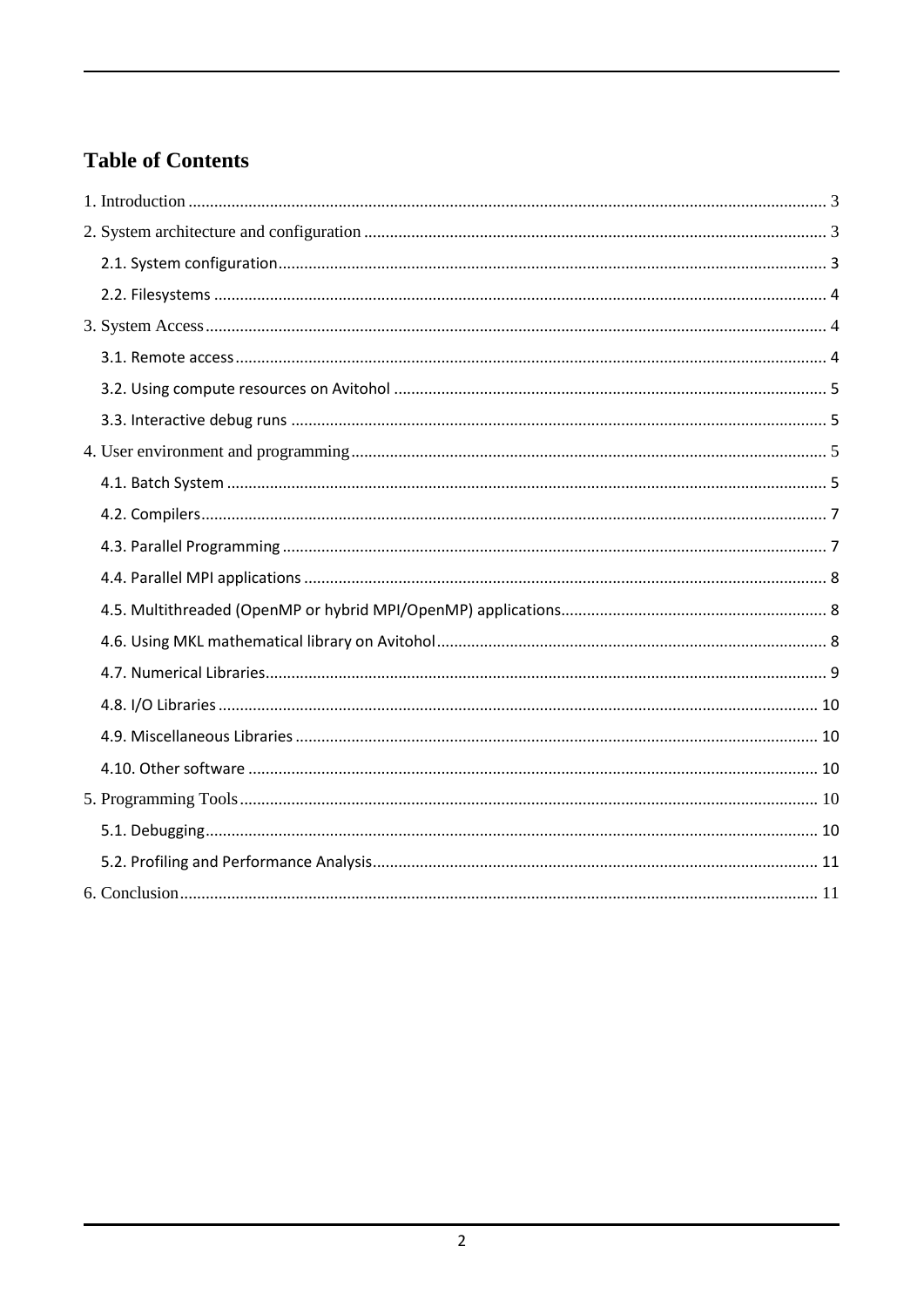# <span id="page-2-0"></span>**1. Introduction**

In June 2015, the new supercomputer was deployed at IICT-BAS. The cluster consists of 150 HP Cluster Platform SL250S GEN8 servers.

Each compute node had 2 Intel Xeon CPU E5-2650 v2 @ 2.6 GHz (8 cores each), 64GB RAM and 2 Intel Xeon Phi 7120P coprocessors (with 61 cores each). Thus, in total there are 20700 cores.

Additionally, there are 4 I/O nodes to serve the 96 TB of disk storage. The name of the system, deployed by HP, is *Avitohol*.

Avitohol cluster currently has the following capabilities: theoretical peak performance of 412.32 TFlop/s, total memory 9600 GB and total disk storage of 96 TB.

It is ranked at 389<sup>th</sup> place on the November 2015 Top 500 list [\(http://www.top500.org\)](http://www.top500.org/) with LINPACK performance of 264.2 TFlop/s.



**Figure 1. Avitohol HPC system**

## <span id="page-2-1"></span>**2. System architecture and configuration**

<span id="page-2-2"></span>2.1. System configuration

The current system configuration includes:

- 150 dual-socket nodes HP ProLiant SL250S Gen8
- 1 of them reserved for login/job submission and application development
- 4 I/O nodes HP ProLiant DL380p Gen8 with 2 Intel Xeon CPU E5-2650 v2, 64GB RAM, Fibre Channel cards
- 2 management nodes HP ProLiant DL380p Gen8 with 2 Intel Xeon CPU E5-2650 v2, 64GB RAM
- 96 TB of online disk space, connected with Fibre Channel with the I/O nodes.
- Fully non-blocking 56Gbps FDR InfiniBand network interconnecting all the nodes above

Configuration of the computing nodes:

- Processors: dual Intel Xeon 8-core CPU E5-2650 v2 @ 2.6 GHz,
- Coprocessors: two Intel Xeon Phi 7120P coprocessors, 16 GB RAM and 61 cores each one
- Main memory of the compute nodes: 64 GB (9.6 TB in total)
- Memory of the accelerators: 16 GB (4.8 TB in total)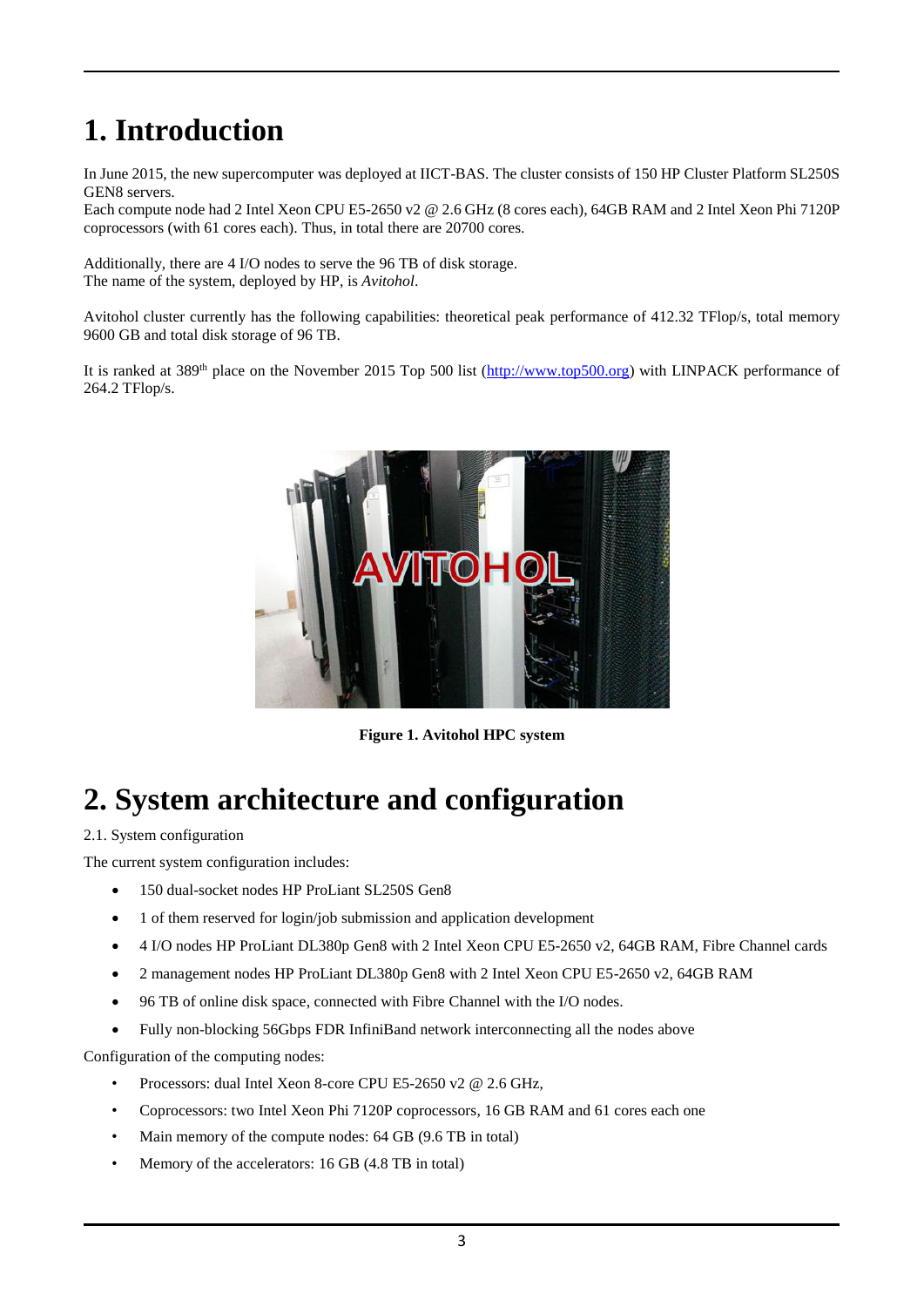## **Operating system**

Operating system on Avitohol is Red Hat Enterprise Linux release 6.7.

The coprocessors run MPSS version 3.6-1.

<span id="page-3-0"></span>2.2. Filesystems

The Avitohol system is relatively new. That is why currently the only filesystem that is read-write for all users is the /home filesystem, which is of type Lustre. Groups of users may request to have a shared directory so that they can share data between them.

Some software that is made available to all users is available under /opt and is typically deployed using environment modules. This filesystem is shared via NFS and is read-only for users.

Currently the Lustre filesystem is provided from only two OSTs. This effectively means that one big file may be served from two storage servers, if this file is created in appropriate way.

To convert a directory to "stripe" files in this way one can do the following:

lfs setstripe <filename|dirname> --count 2

to set file or directory to use striping with 2 OSTs in parallel.

Currently there only setting the count to two may be advisable if high I/O rates are expected for files in a given directory.

The Lustre filesystem is optimized for processing of large files. This means that creating large amount of small files may be relatively slow process. However, one can use the /dev/shm filesystem on each node, which is in the RAM, if fast processing of high number of small files is necessary. This filesystem is not shared between nodes and does not survive restarts! For most users its use is not needed.

### **Further reading**

For more information about the Lustre filesystem, consult Lustre documentation. See, e.g., https://wiki.hpdd.intel.com/display/PUB/HPDD+Wiki+Front+Page

### **Further details**

<span id="page-3-1"></span>Applications with high I/O requirements can request dedicated storage.

## **3. System Access**

#### <span id="page-3-2"></span>3.1. Remote access

The gateway node for accessing *Avitohol* is the node **gw.avitohol.acad.bg**. The key fingerprints are currently:

1024 cd:97:16:41:2c:cd:3d:59:c4:f0:d2:67:ce:1c:5e:62 /etc/ssh/ssh\_host\_dsa\_key.pub (DSA)

2048 b9:e3:6f:f5:a2:ea:8f:95:0a:96:5b:55:03:0c:bf:e9 /etc/ssh/ssh\_host\_rsa\_key.pub (RSA)

For security reasons it is advisable for users to use keys with at least 2048 bits.

Access can be done with ssh protocol.

The gateway node has identical hardware and software configuration (as much as possible) with the execution nodes. Only this node can be used for launching jobs.

Once inside the cluster, the user can login with ssh to any of the execution nodes where he or she has a running job or to the Xeon Phi accelerators that are associated with such nodes.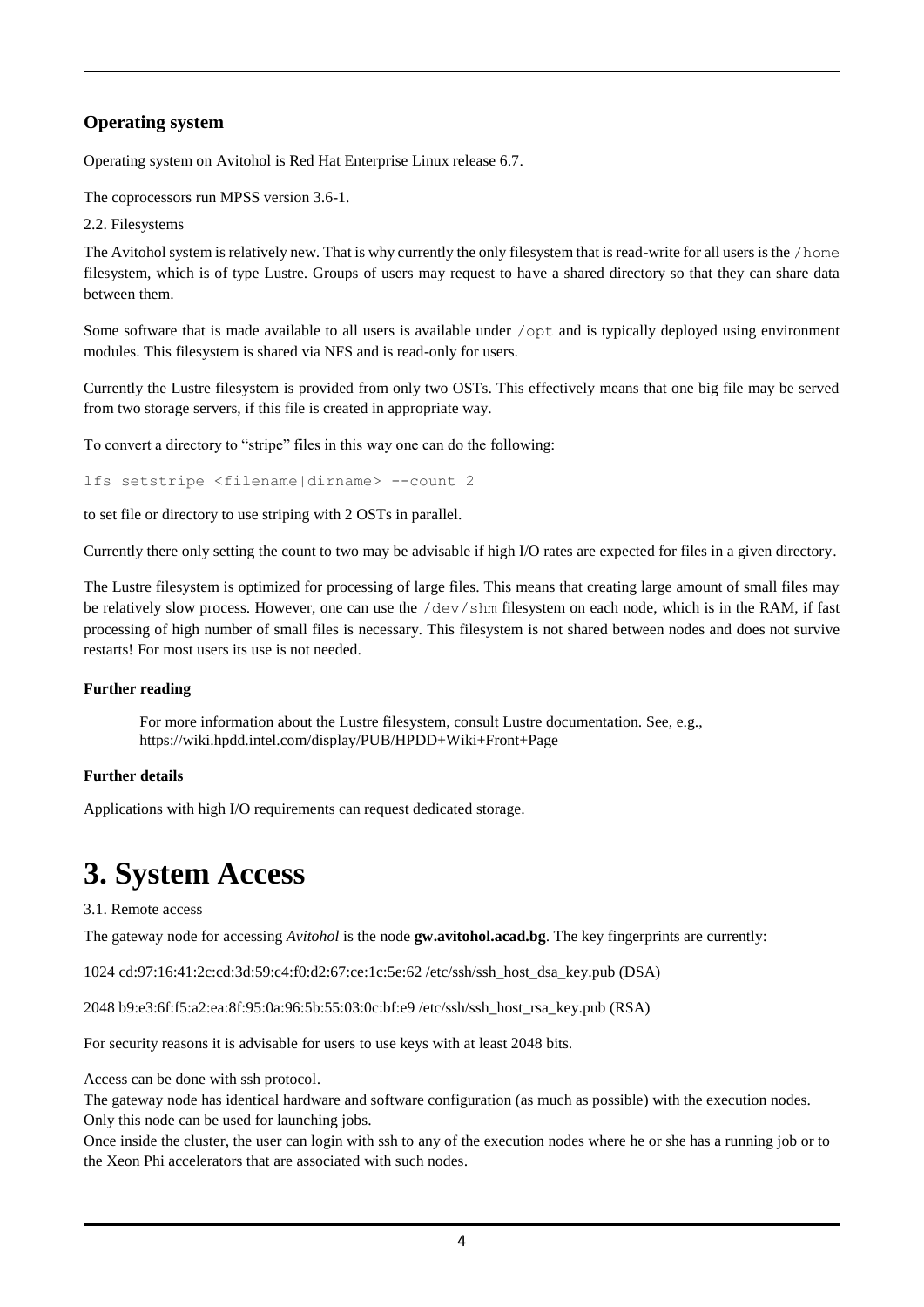#### <span id="page-4-0"></span>3.2. Using compute resources on Avitohol

The login node **gw.avitohol.acad.bg** is mainly intended for editing, compiling and submitting compute-intensive programs. Some lightweight testing of parallel programs is allowed. In case of doubt, users are encouraged to submit a job requesting one whole compute node and use it for debugging and development. The execution nodes are named **sl001-sl150.**

<span id="page-4-1"></span>3.3. Interactive debug runs

If you need to debug your program code you may login to the node **gw.avitohol.acad.bg** and run your code interactively. This node has two CPUs and two Xeon Phi coprocessors in the same way as the execution nodes.

Please monitor resource utilization and in case the system becomes overloaded (as can be seen from running **top**) cancel the debug runs and perform them via job submission on an execution node, where you will get dedicated access. Users that cause system crashes of the node or system crashes or hangs on the Xeon Phi coprocessors should try to resolve the issues with their codes using execution nodes allocated by the batch system. If the problems persist they are encouraged to contact system administrators.

The support email is:

### **avitohol-support@parallel.bas.bg.**

### **Further details**

There are other ways of accessing storage from the system, which do not concern most users. If your storage needs exceed one terabyte, please describe them fully in the access form. Access to different interfaces can be provided based on evaluation of these needs.

The Xeon Phi coprocessors are visible as **sl001-mic0** to **sl150-mic0** and **sl001-mic1** to **sl150-mic1**. Users are expected to use them only after obtaining exclusive access to the corresponding execution node.

## <span id="page-4-2"></span>**4. User environment and programming**

#### <span id="page-4-3"></span>4.1. Batch System

The login node **gw.avitohol.acad.bg** of the Avitohol HPC system is intended mainly for editing and compiling of parallel programs. Interactive usage of **mpirun/mpiexec** is allowed on the login node and its coprocessors, although it should not be necessary. It is advisable to switch to using a dedicated node obtained through the batch system if such parallel runs take more than a few minutes or use lots of memory.

To run test or production jobs, submit them to the torque batch system, which will find and allocate the resources required for your job (e.g. the compute nodes to run your job on).

Short test jobs (shorter than 15 min) with 2, 4 or 8 cores will run with short turn-around times. However, the use of partial nodes (i.e., less than 16 cores from one node) is discouraged. The use of multiple partial nodes, e.g., by requesting 10 nodes with 4 cores, is strongly discouraged.

By default, the job run limit is set to 24 hours on Avitohol. If your batch jobs can't run independently from each other, please use job steps or contact the system administrators helpdesk using the email address **avitohol-support@parallel.bas.bg**.

The Intel processors support the "Hyperthreading / Simultaneous Multithreading (SMT)" mode which might increase the performance of your application by up to 20%. However, we leave to the users to decide whether to use Hyperthreading or not. Currently the execution nodes are declared to have 16 CPU cores in torque, although the Linux OS sees 32 (logical) cores.

It is encouraged for users to request multiples of full nodes, e.g., by adding

```
#PBS -l nodes=100:ppn=16
```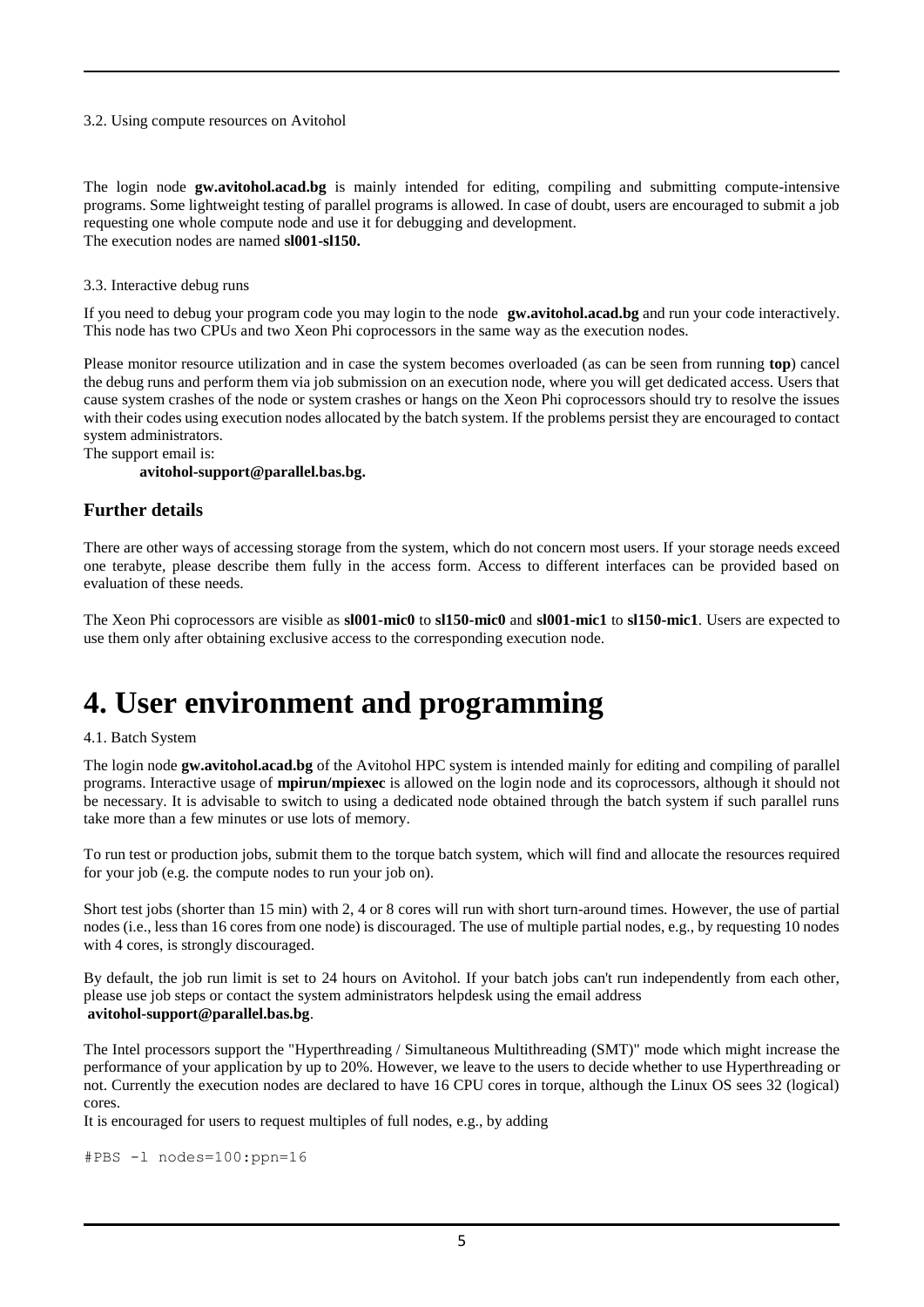in the PBS script you can ask for 100 dedicated nodes.

With hyperthreading, you have to increase the number of actual MPI processes or OpenMP threads to 32 instead of 16 for each node.

However, it is best to first measure the performance on a realistic benchmark problem to see if hyperthreading is actually useful. In both cases, with and without hyperthreading, the request for nodes to PBS will be the same, but the mpirun command line would change.

For example, one can compare the performance of the same executable **testprogram** with and without hyperthreading on 100 nodes measuring the execution times of:

mpirun –f hostfile -np 1600 -ppn 16 ./testprogram vs

mpirun –f hostfile -np 3200 -ppn 32 ./testprogram

The file with name **hostfile** can should contain the list of all nodes in the job. This can be achieved by doing

cat \$PBS\_NODEFILE| sort |uniq > hostfile

Please be aware that with 32 tasks-per-node each process gets only half of the memory by default. In the Avitohol cluster, there are 150 compute nodes available with 64 GB of real memory (some is taken by the OS). So, on these 150 nodes, you can expect to have 2 GB per core for MPI jobs with hyperthreading or 4 GB per core for MPI jobs without hyperthreading.

The default Parallel Environment is Intel MPI. You can use executables that were built with other MPI libraries. For example, openmpi is also available system-wide.

For each execution node there are two associated Xeon Phi coprocessors. For example, on node **sl039** the coprocessors are available via ssh or for mpiexec with the names **sl039-mic0** and **sl039-mic1**.

Each coprocessor is running its own operating system, which means that it appears as separate machine.

For each execution node there are alternative names that correspond to alternative network interfaces, associated with the InfiniBand cards. For example, **ibsl039** corresponds to the IP-over-InfiniBand network interface ib0 on host **sl039**.

The same type of IP-over-InfiniBand interfaces are available on the coprocessors, for example **ibsl039-mic0** and **ibsl039 mic1**.

Although these interfaces offer higher bandwidth than the standard Ethernet interfaces, they are not necessary for normal use, because MPI jobs are expected by default to use native InfiniBand and not IP-over-InfiniBand.

The Lustre filesystem already uses native InfiniBand transport and since the files are shared between nodes and it is even available on the coprocessors, necessity for data movement between nodes via the IP-over-InfiniBand interface may be indication for sub-optimal use of the system.

InfiniBand is also the default transport for MPI when using the coprocessors via MPI.

Once a given user has obtained exclusive access to an execution node he or she can also use the corresponding Xeon Phi coprocessors. Inside a job script one may read the contents of the file pointed by the environment variable PBS\_NODEFILE and obtain the names of the corresponding Xeon Phi nodes. The access to the Xeon Phi coprocessors is not managed separately.

However, users are not allowed to login with ssh to nodes where they do not have running jobs. To determine which nodes have been allocated to a given job, the user can run

qstat –na <jobnumber>

Users are not expected to use Xeon Phi coprocessors without first requesting their host node from the batch system.

## **Further reading**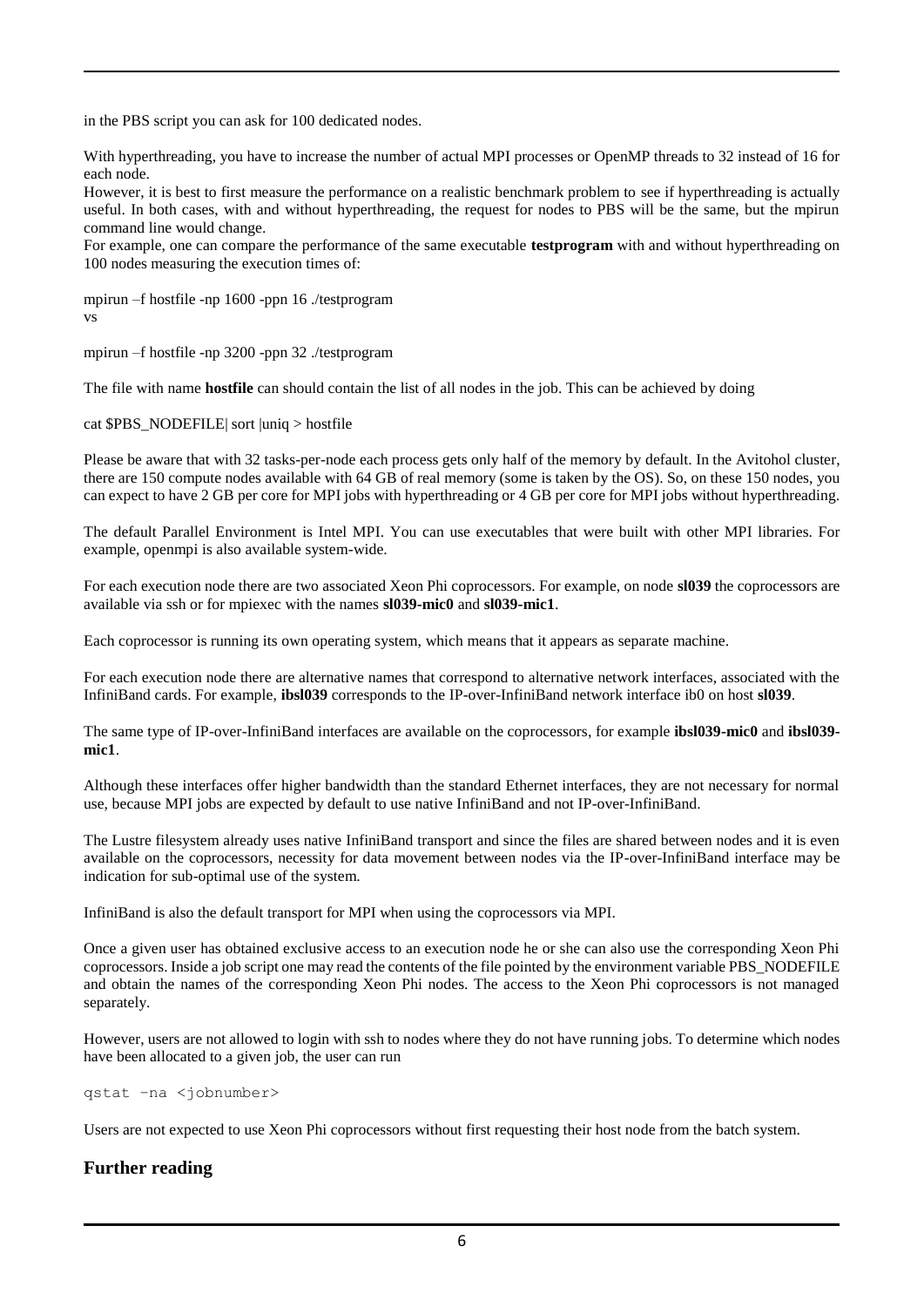• For more information about using **torque** batch system and **moab** scheduler please see the documentation from the website of the software provider: **www.adaptivecomputing.com**.

```
4.2. Compilers
```
The Intel Fortan (ifort) and C/C++ (icc, icpc) compilers are the default compilers on the HPC cluster Avitohol and are provided automatically at login (see the output of **module list** for details on the version).

To compile and link MPI codes using Intel compilers, use the commands mpiifort, mpiicc or mpiicpc, respectively.

The GNU compiler collection ( $qcc$ ,  $q++$ ,  $qfortran$ ) is available as well. A default version comes with the operating system. Version 4.4.7 is installed on Avitohol system. More recent versions can be accessed via environment modules. To compile and link MPI codes using GNU compilers, use the commands mpice, mpic++/mpicxx, mpif77 or mpif90, respectively.

The compilation for the Xeon Phi is usually done at the host, i.e., using cross-compilation.

To load the development environment for the Xeon Phi one can issue

source /opt/mpss/3.6/environment-setup-k1om-mpss-linux

Then the version of the compiler and other development tools can be accessed with something like:

k1om-mpss-linux-gcc

k1om-mpss-linux-g++

k1om-mpss-linux-nm

Invoke the command **module avail** to get an overview on all compilers and versions available on Avitohol.

## **Modules environment**

- For more information on general *Modules* usage please refer to the PRACE Generic x86 Best Practice Guide [http://www.prace-ri.eu/IMG/pdf/Best-Practice-Guide-Generic-x86.pdf].
- For more information about using MPSS consult the documentation from Intel [https://software.intel.com/en-us/articles/intel-xeon-phi-coprocessor-developers-quick-start-guide]

### <span id="page-6-1"></span>4.3. Parallel Programming

On the Avitohol HPC cluster two basic parallelization methods are available.

MPI The Message Passing Interface provides a maximum of portability for distributed memory parallelization over a large numer of nodes. OpenMP OpenMP is a standardized set of compiler directives for shared memory parallelism. On

Avitohol a pure OpenMP code is restricted to run on a single node (whether the host or the

coprocessor system).

It is possible to mix MPI and OpenMP parallelism within the same code in order to achieve large scale parallelism.

Because of the presence of Xeon Phi accelerators, they are also available on the coprocessors, and all the modes of using coprocessors - native, symmetric and offload, are available.

Each Xeon Phi coprocessor can run OpenMP programs in native mode. The number of physical cores on a coprocessor is 61. It is advisable to reserve one core for the operating system use and to use at most 60 cores. However, the number of logical cores on the coprocessor is 4 times the number of physical cores, thus 244. Experience has shown that using number of threads higher than the number of physical cores can be beneficial. Users can try to find which setting of the number of threads for OpenMP via the variable OMP\_NUM\_THREADS (in native mode) or MIC\_OMP\_NUM\_THREADS (in offload mode) is acceptable. In many cases 120 seems to be a good compromise.

For the programs that run on the host the number of threads may be set equal to the number of CPU cores (16) or number of logical cores (32) if only OpenMP is used. If a hybrid MPI/OpenMP program is run, one must take into account how many MPI processes are running on one node. For example, if two MPI processes are run on each node, then OMP\_NUM\_THREADS should be set to 8 to use all physical cores or 16 to use all logical cores.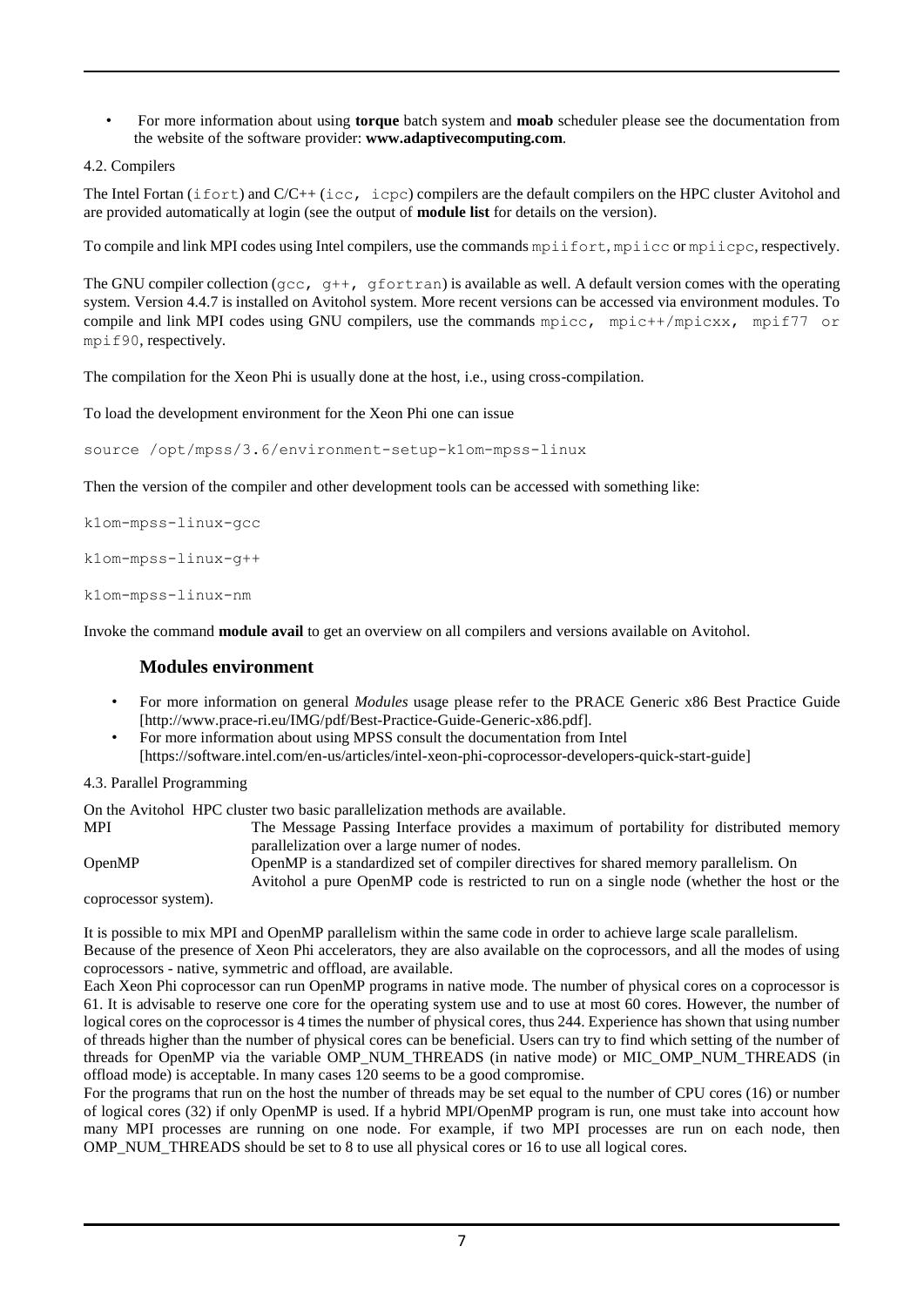#### <span id="page-7-0"></span>4.4. Parallel MPI applications

By default, the Intel compilers for Fortran/C/C++ are available on Avitohol.

The MPI wrapper executables are mpiifort, mpiicc and mpiicpc. These wrappers pass include and link information for MPI together with compiler-specific command line flags down to the Intel compiler.

The parallel program can be started with mpiifort. We remind that environmental variable can be passed via options. For example, to set the variable MKL\_MIC\_ENABLE to 1, thus enabling automatic offload for all MPI processes, one can add

-genv MKL\_MIC\_ENABLE 1

to the mpiexec command line.

## **Batch jobs**

For production runs it is necessary to run the MPI program as a batch job. Please see Section 4.1, "Batch System" for further information.

## **Environment variables**

Some environment variables may give information about software that does not come directly from the operating system distribution. Examples are some build tools like ant/maven, which are provided.

<span id="page-7-1"></span>4.5. Multithreaded (OpenMP or hybrid MPI/OpenMP) applications

To compile and link OpenMP applications pass the flag –qopenmp (which replaces the former option –openmp, which is now deprecated) to the Intel compiler, or –fopenmp to the gcc compiler.

In some cases it is necessary to increase the private stack size of the treads at runtime, e.g. when threaded applications exit with segmentation faults. On Avitohol the thread private stack size is set via the environment variable KMP\_STACKSIZE. The default value is 4 megabytes (4MB). For example, to request a stack size of 128 megabytes on Avitohol, set KMP\_STACKSIZE=128m.

Beware that on the coprocessor the practical limit for number of threads is 244 (61 hardware threads times 4 due to hyperthreading). Thus using high numbers for KMP\_STACKSIZE may crush the application.

### **Note**

**Applications occasionally may use swap memory. In general such application behavior is undesirable and strongly discouraged. It is presumed to be a result of application mis-configuration or error in the input. Users are expected to cancel jobs that they observe to be swapping and try and correct the errors. If they believe that this is normal behavior, they should discuss this with system administrators.**

For information on compiling applications which use pthreads please consult the Intel compiler documentation [http://software.intel.com/en-us/articles/intel-c-composer-xe-documentation/#lin].

<span id="page-7-2"></span>4.6. Using MKL mathematical library on Avitohol

## **Intel Math Kernel Library overview**

The Intel Math Kernel Library (MKL) is provided on Avitohol. MKL provides highly optimized implementations of (among others)

- LAPACK/BLAS routines,
- direct and iterative solvers.
- FFT routines.
- ScaLAPACK

Parts of the library support thread or distributed memory parallelism. By setting the environment variable MKL\_MIC\_ENABLE to 1, e.g., by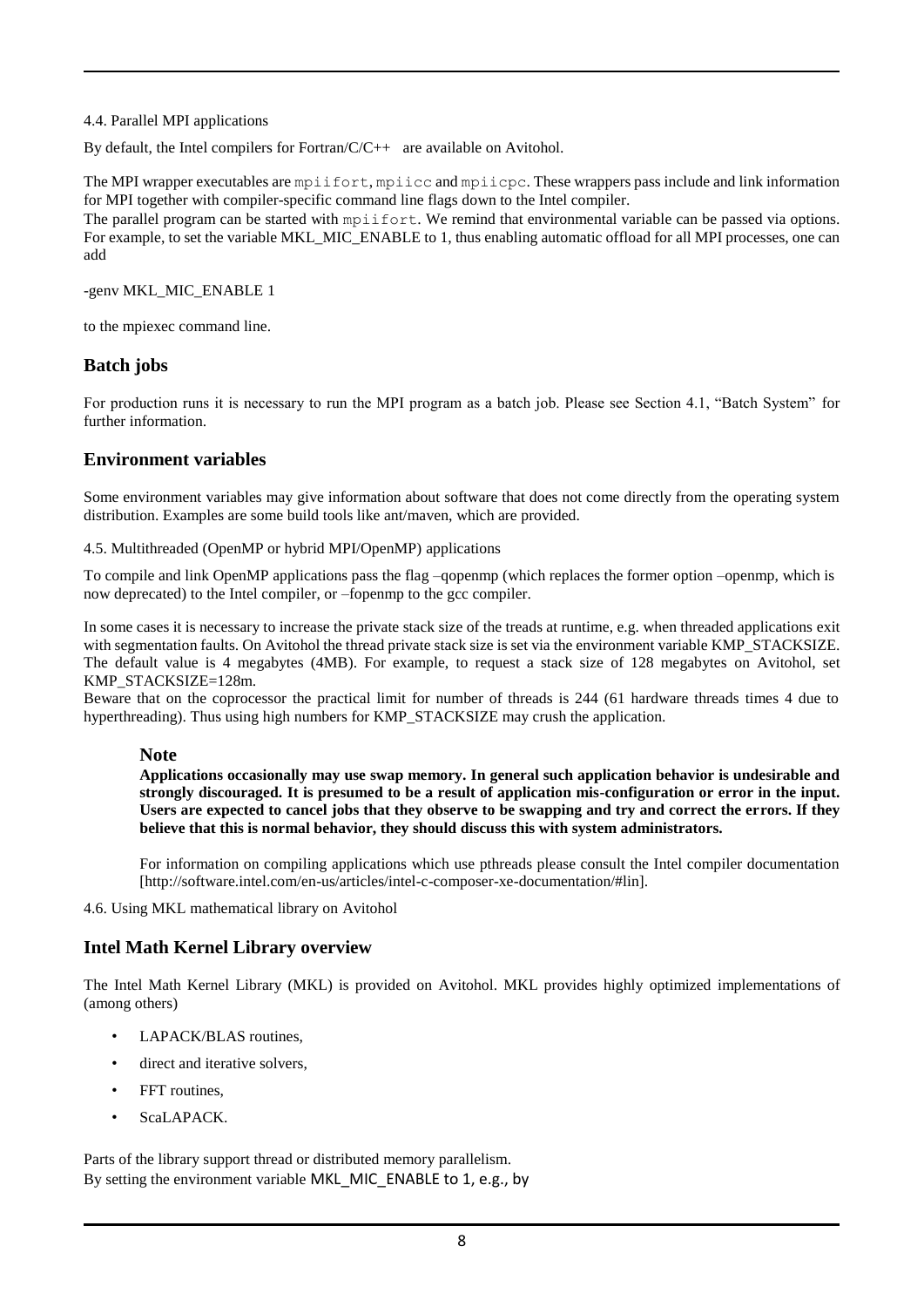#### MKL\_MIC\_ENABLE=1

in bash shell, one can enable the automatic offload of some library routines to the Xeon Phi coprocessors that are available. For using this option with MPI, see above.

## **Note**

Extensive information on the features and the usage of MKL is provided by the official Intel MKL documentation [http://software.intel.com/en-us/articles/intel-math-kernel-library-documentation/].

About the automatic offload one can consult:

https://software.intel.com/sites/default/files/11MIC42\_How\_to\_Use\_MKL\_Automatic\_Offload\_0.pdf

## **Linking programs with MKL**

By default, an MKL environment module is already loaded. The module set the environment variables MKL\_HOME and MKLROOT to the installation directory of MKL. These variables can then be used in makefiles and scripts.

The Intel MKL Link Line Advisor is often useful to obtain information on how to link programs with MKL. For example, to link statically with the threaded version of MKL on Avitohol (Linux, Intel64) using standard 32 bit integers, something like these must be added to the Makefile when invoking the Intel compiler:

```
-Wl,--start-group
$(MKLROOT)/lib/intel64/libmkl_intel_lp64.a
$(MKLROOT)/lib/intel64/libmkl_intel_thread.a
$(MKLROOT)/lib/intel64/libmkl_core.a
-Wl,--end-group -lpthread -lm –qopenmp
```
(in one line). If compiling directly in bash, one must use \${MKLROOT} instead of \$(MKLROOT).

#### <span id="page-8-0"></span>4.7. Numerical Libraries

### **FFTW**

The so-called "Fastest Fourier transforms in the West/World" software is installed. Currently the version of FFTW 3 that comes with the OS is 3.2.3 and is available in the standard locations for development software.

#### **PETSc**

A suite of data structures and routines for the scalable (MPI parallel) solution of scientific applications modeled by partial differential equations. Available as a module.

### **SLEPc**

Library for the solution of large scale sparse eigenvalue problems on parallel computers. Available as a module.

#### **GSL**

The GNU Scientific Library (GSL) is a numerical library for C and C++ programmers (the FGSL FORTRAN addon interface is installed). GSL provides a wide range of mathematical routines such as random number generators, special functions and least-squares fitting. Available as part of the OS distribution.

#### **Python modules**

The **Python** version from the OS distribution is of the 2.6 series. The latest current 2.7 series version is available as a module. The **tensorflow** module is available as part of the 2.7 installation.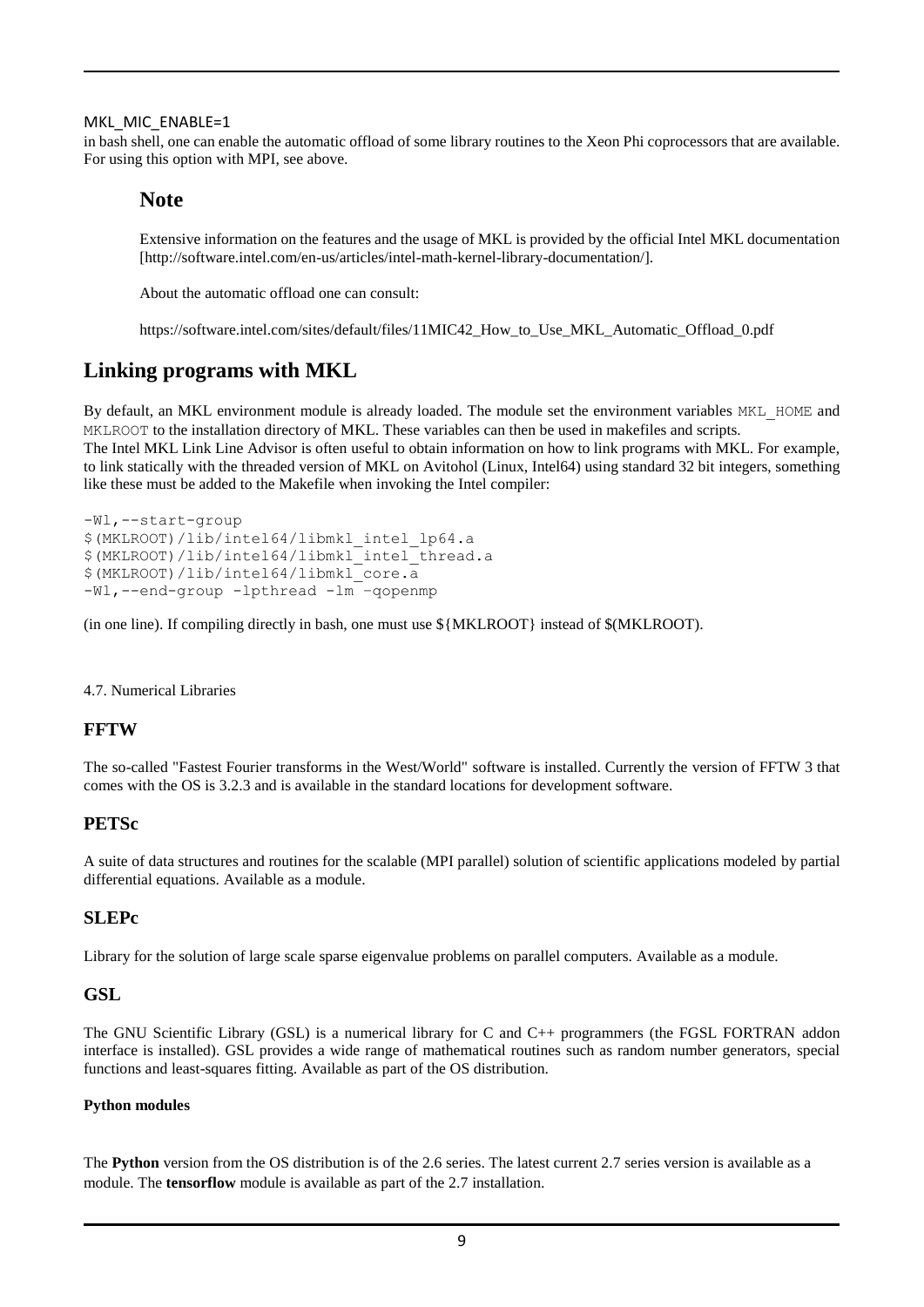### <span id="page-9-0"></span>4.8. I/O Libraries

## **NetCDF**

NetCDF is a set of software libraries and self-describing, machine-independent data formats that support the creation, access, and sharing of array-oriented scientific data. Available as a module (version 4).

<span id="page-9-1"></span>4.9. Miscellaneous Libraries

- 1. Boost: The Boost C++ libraries provide many classes and routines for various applications. The version of boost provided by the OS is rather old. Newer version is available under /opt/soft/ and are available through the environmental modules system.
- 2. TBB: Intel Threading Building Blocks. TBB enables the C++ programmer to integrate (shared memory) parallel capability into the code. Available as part of the Intel Compiler Suite.
- 3. IPP: Intel Integrated Performance Primitives (IPP). The IPP API contains highly optimized primitive operations used for digital filtering, audio and image processing.
- 4. PAPI: The Performance Application Programming Interface is a library for reading performance event counters in a portable way.

### <span id="page-9-2"></span>4.10. Other software

Other popular packages are available system-wide. For example – R, cmake, gnuplot.

## **Environment modules**

- Please use **module avail** on Avitohol to obtain a comprehensive list of environment modules.
- In most cases only the latest/current production version (as of March 2016) of software packages are offered via the module environment.

## **Default Fortran data type size**

Some Fortran programmers use e.g. 32 bit floats in the source code (REAL) and map these to 64 bit floats (REAL\*8) at compile time. The corresponding compiler flag for the Intel Fortran compiler is  $-r8$ .

## <span id="page-9-3"></span>**5. Programming Tools**

To access the software described below please use the module command (**module avail, module load**).

<span id="page-9-4"></span>5.1. Debugging

- Compiler options: Compilers usually have some debugging features which allow e.g. to check violations of array boundaries. Please consult the compiler's manual pages and documentation for details.
- gdb, the GNU debugger.
- Intel Inspector enables the debugging of threaded applications.